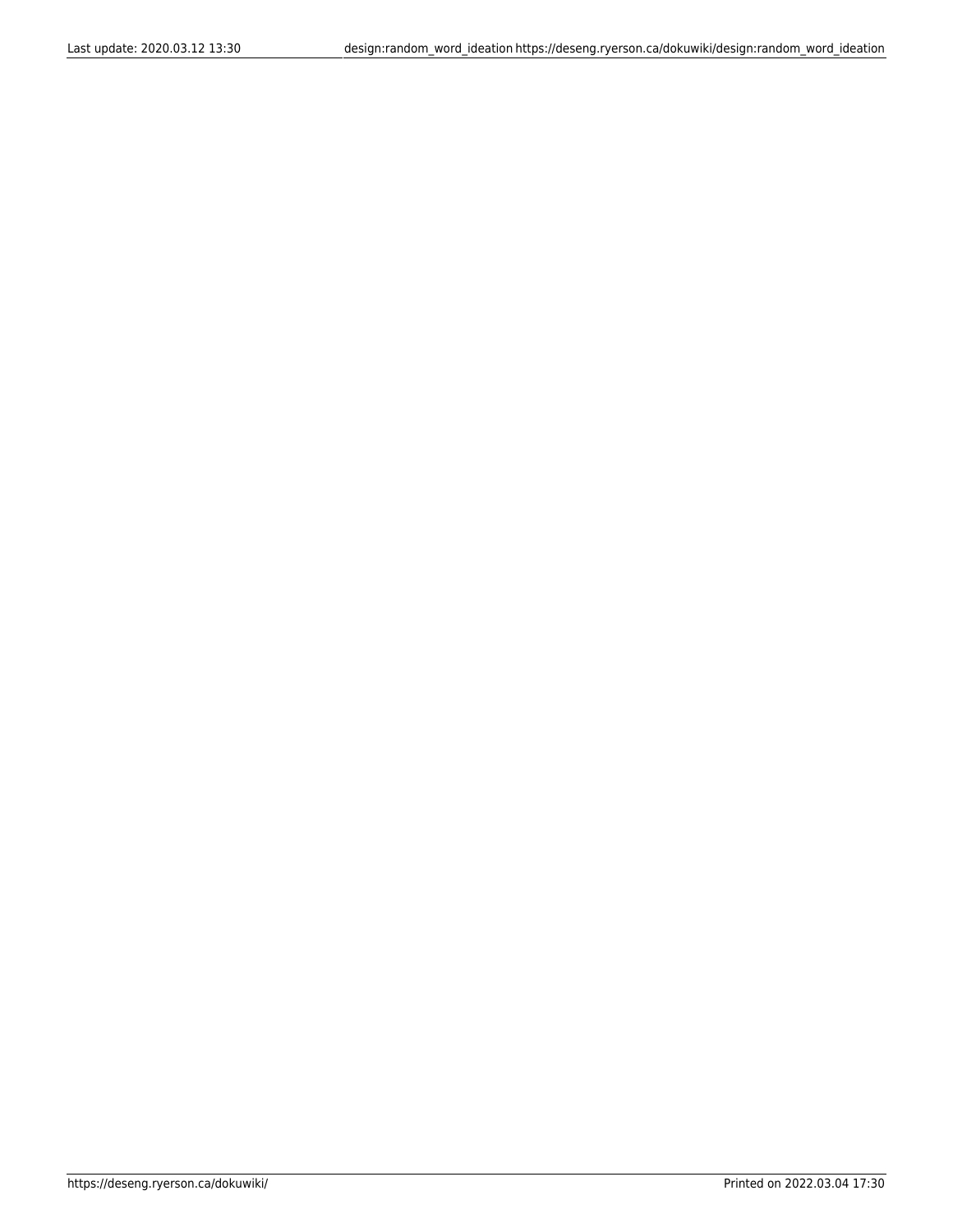# **Random Word Ideation**

This creativity technique takes advantage of the human brain's ability to free associate words, concepts, and ideas to promote innovative design ideation.

### <span id="page-2-0"></span>**Overview**

By the time you understand the current and preferred situations well enough to start designing interventions, you will also likely already have preconceptions of what will constitute a good design. This is an unavoidable property of the human mind. However, it's unlikely that any of the preconceived designs will be very good; some may even be spectacularly bad. And those preconceptions will literally blind you to other, potentially better solutions. This is a kind of [design fixation](https://www.fastcompany.com/3044535/what-is-design-fixation-and-how-can-you-stop-it).

One way to break those preconceptions is to force your mind to look for alternative solutions by forming associations between the design situation and random other words, ideas, and concepts.

This method is best done in a team setting, to promote synergistic ideation between the ideas of the team members.

### <span id="page-2-1"></span>**How to do it**

#### <span id="page-2-2"></span>**Prepare**

Make sure everyone is aware of, and has access to, the [PSS](https://deseng.ryerson.ca/dokuwiki/design:pss) and [PRS](https://deseng.ryerson.ca/dokuwiki/design:prs) for your project. Spend a few minutes making sure everyone agrees to the contents of those two stages.

Schedule 45-60 minutes for the entire exercise as outlined in this section. Make sure you leave 15 minutes at the end to review all the generated ideas and pick out the most likely to be interesting or worth further study and detailing.

Make sure you have the means to record all the ideas generated. An easy way to do this is to create a shared Google Doc to which all team members can contribute simultaneously.

#### <span id="page-2-3"></span>**Generate random words**

To help prevent design fixation, you need to ensure the words you use a completely random. Fortunately, the Internet can help here as there are many random word generators available online. Some of these include:

- <http://creativitygames.net/random-word-generator>
- <http://ideagenerator.creativitygames.net/>
- <https://randomwordgenerator.com/>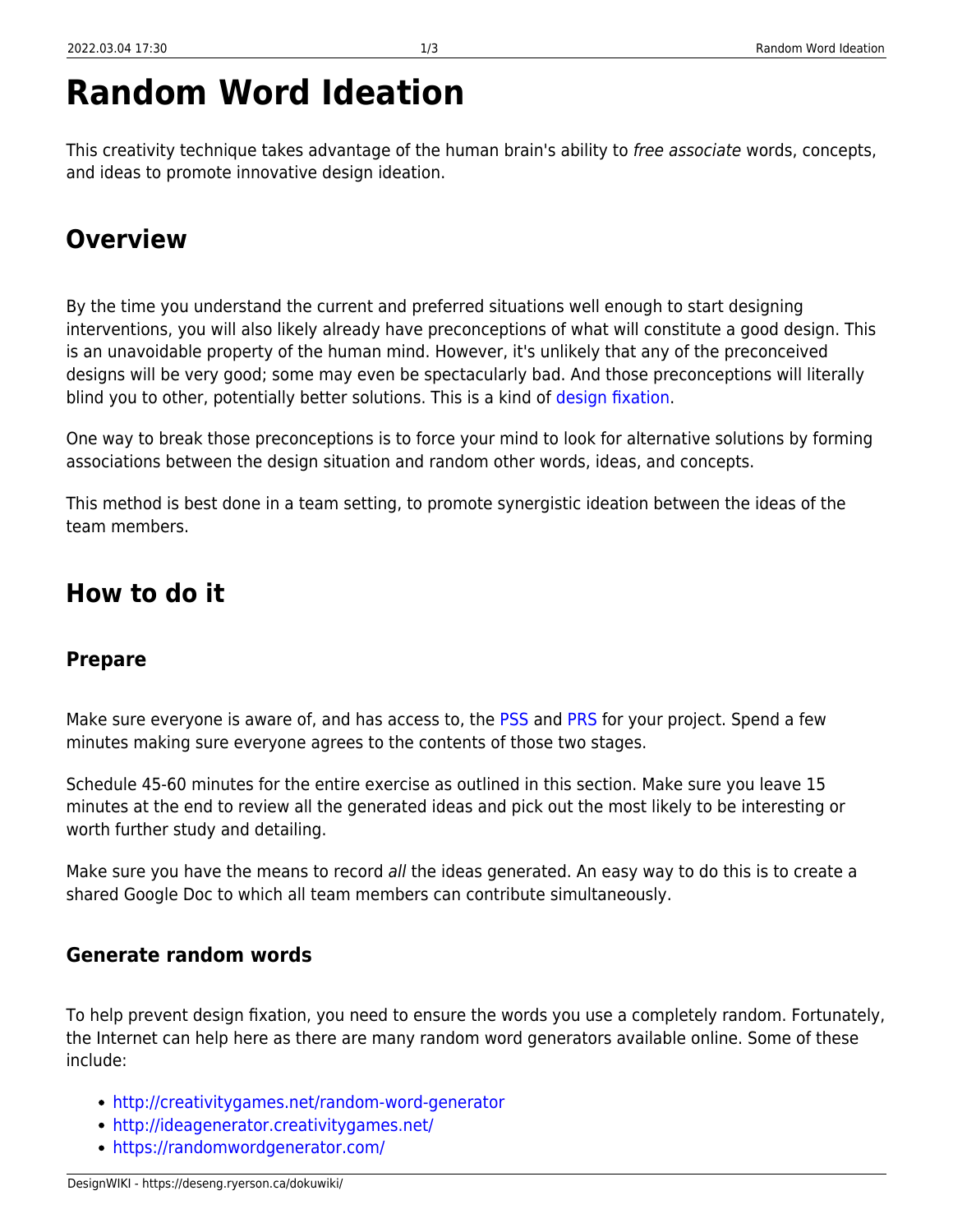Use as many random words as you can fit into the time your team has allotted for the exercise.

#### <span id="page-3-0"></span>**Brainstorm on each word**

To take advantage of the potential for synergistic ideation between team members, you are advised to work on one word at a time.

Write the word down, then have everyone think of associations between the word and your design situation. Say them out loud as your write them down. Discuss each association for a few minutes. Do not fear building from what a teammate says to something entirely different, because the point is to [free](https://en.wikipedia.org/wiki/Free_association_(psychology)) [associate](https://en.wikipedia.org/wiki/Free_association_(psychology)) between the word and the design situation.

Not all random words will lead to useful associations. If no one can think of anything useful within a minute or two, mark that word as discarded and move on to the next word. If you run out of random words, generate more.

#### <span id="page-3-1"></span>**Review and select**

In the last 15 minutes or so of your session, go through the list of all the ideas you generated collaboratively and look for the ones that seem the most interesting, most different, or most feasible.

Make sure you note why only certain ideas were selected - that is, justify why you think those were the best ideas.

#### <span id="page-3-2"></span>**Expand and refine**

Collaboratively distribute those ideas amongst your team for further study, expansion, and refinement.

### <span id="page-3-3"></span>**Examples**

This example is taken from a real life case in which [Salustri](https://filsalustri.wordpress.com/) participated in the 2010s.

The challenge to be addressed was to minimize/manage food waste at grocery stores. The background was simple: much food is simply not bought because it is nearing its "expiry" date, blemished, or misshapen. This food is usually just composted or even thrown away; yet, it is perfectly edible, nutritious, and safe.

One of the most memorable and productive random words from the exercise was "octopus." Here are some of the ideas that resulted from thinking of "octopus" with respect to the challenge.

**From the morphology of octopi.** Create a hub-based food reclamation system, in which the octopus's body is a central reclamation and processing centre, each arm represents a major route for bringing food from various grocery stores to the centre, and each sucker represents a grocery store. Design